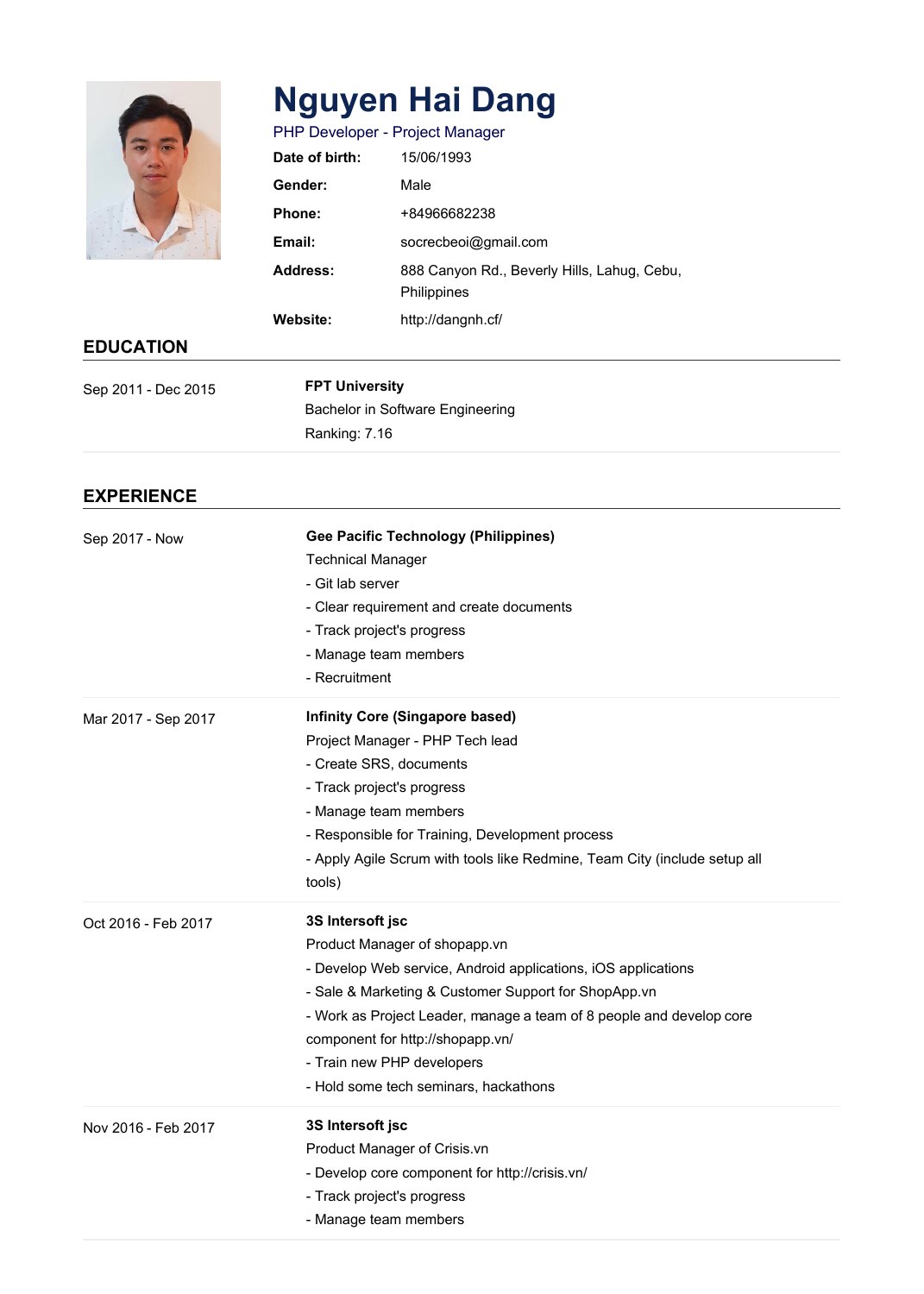| Nov 2016 - Feb 2017 | 3S Intersoft jsc<br><b>Product Manager of Maintenance Projects</b><br>- Fix bugs, maintain old project as customer's needs<br>- Track project's progress<br>- Manage team members                                                                                                                           |
|---------------------|-------------------------------------------------------------------------------------------------------------------------------------------------------------------------------------------------------------------------------------------------------------------------------------------------------------|
| Apr 2016 - Oct 2016 | 3S Intersoft jsc<br>PHP developer<br>- Develop Web service, platform, application match customer's need<br>- Develop core component for http://crisis.vn/                                                                                                                                                   |
| Dec 2015 - Feb 2016 | <b>FSoft - FPT Software</b><br>PHP, Angular2 developer<br>- Learn and develop a frontend framework for the customer's developers in<br>AngularJS 2 Beta<br>- Write a tool for Temando Testing team in PHP<br>* Reason of resignation: Work environment does not match intention to be a<br><b>Bridge SE</b> |
| Jan 2014 - Sep 2014 | <b>DOS - Digital Optimization Solution Joint Stock Company</b><br>PHP developer<br>- Develop company's main product: 1Office<br>- Customize 1 Office to match customer's needs<br>* Reason of resignation: continue studying at FPT University.                                                             |

| <b>SKILLS</b>         |                                                                                                   |
|-----------------------|---------------------------------------------------------------------------------------------------|
| <b>PHP</b>            | - Over 6 years of experiences                                                                     |
| <b>PHP Frameworks</b> | - CakePHP                                                                                         |
|                       | - Zend 1                                                                                          |
|                       | - Laravel 4 (>3 years)                                                                            |
|                       | - Yii 2 (>1 years)                                                                                |
|                       | - Symphony                                                                                        |
|                       | - phpCMS                                                                                          |
| Javascript            | - JQuery (>3 years)                                                                               |
|                       | - AJAX                                                                                            |
|                       | - Typescript                                                                                      |
|                       | - Angular2                                                                                        |
| HTML5, CSS3           | Bootstrap 3, 4                                                                                    |
| Design pattern        | - MVC                                                                                             |
|                       | - Dependency Injection                                                                            |
|                       | - Repository                                                                                      |
| <b>Database</b>       | - MySQL (>4 years)                                                                                |
|                       | - NoSQL database: MongoDB                                                                         |
| <b>Others</b>         | - Good knowledge in Agile, Scrum. Led some projects with Scrum                                    |
|                       | - Throughout knowledge in GIT (Branching, Work Flow, best practices)<br>- Good knowledge in Redis |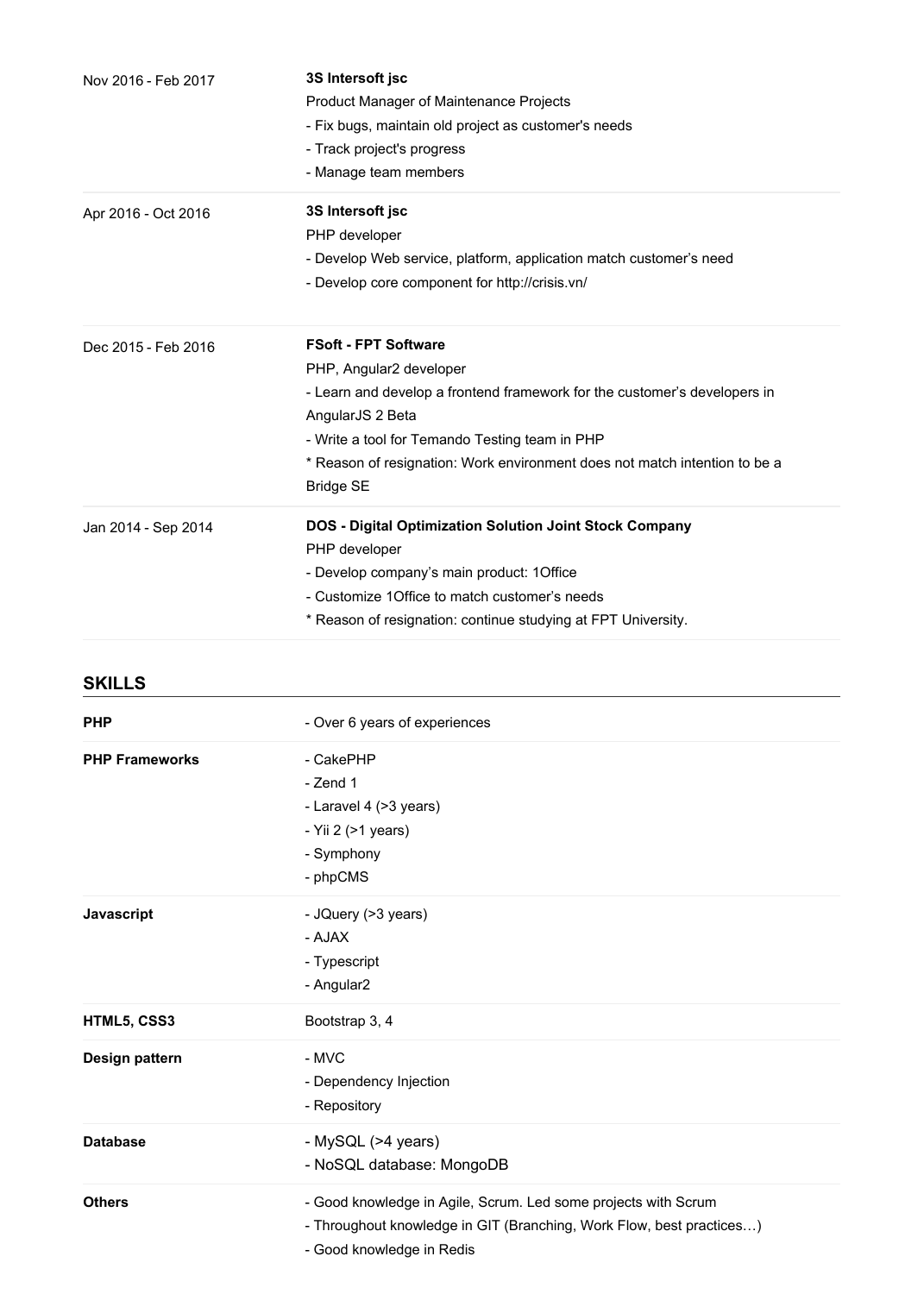- Can work effectively in Mac, Linux (Ubuntu) or Windows
- Have some knowledge in DevOps: Can setup Redmine, Teamcity for the company
- Wordpress (a little)
- Photoshop (>7 years)
- Good English
- Can speak a little basic Mandarin
- Japanese-Language Proficiency Test level N5 equally

#### **PROJECTS**

#### **Carle CRM – http://carle.sg**

(Oct 2016 - Now )

| <b>Customer</b>            | Carle                                                                             |
|----------------------------|-----------------------------------------------------------------------------------|
| <b>Description</b>         | A website for selling car & a CRM system to manage the complicated business flow. |
| Team size                  | 4                                                                                 |
| <b>My position</b>         | Project manager, Technical leader, Developer                                      |
| <b>My responsibilities</b> | Code, Training, Review code, Using Scrum to Manage and Track project              |
| <b>Technologies used</b>   | PHP, Laravel 5.2                                                                  |

#### **ShopApp – http://shopapp.vn**

(Oct 2016 - Now )

| <b>Customer</b>          | 3S Intersoft isc                                                       |
|--------------------------|------------------------------------------------------------------------|
| <b>Description</b>       | A product belongs to 3Si JSC, visit http://shopapp.vn for more details |
| Team size                | 4                                                                      |
| <b>My position</b>       | Project manager, Technical leader, Developer                           |
| My responsibilities      | Code, Training, Sale & Marketing, Customer Support                     |
| <b>Technologies used</b> | Objective C, PHP, Yii 1, Redis                                         |

#### **Crisis Management – http://crisis.vn**

(Jun 2016 - Now )

| <b>Customer</b>          | 3S Intersoft isc                                                                                                                                                                                       |
|--------------------------|--------------------------------------------------------------------------------------------------------------------------------------------------------------------------------------------------------|
| <b>Description</b>       | The application of strategies designed to help an organization deal with sudden and<br>significant negative events                                                                                     |
| <b>Team size</b>         | 7                                                                                                                                                                                                      |
| <b>My position</b>       | Project Manager, Technical leader, Developer                                                                                                                                                           |
| My responsibilities      | - Follow Agile principle<br>- Move from using SVN to using Git<br>- Develop core components like RBAC, database migrations<br>- Refine & refactor obsolete codes<br>- Review code for other developers |
| <b>Technologies used</b> | Git branching, PHP, RBAC, Database Migration, JQuery                                                                                                                                                   |

#### **Vườm ươm tài năng Talinpa – http://talinpa.org**

(Apr 2016 - Apr 2016)

| Customer           | Dr. Ngo Bao Chau's non-profit organization - Talinpa                                                                  |
|--------------------|-----------------------------------------------------------------------------------------------------------------------|
| <b>Description</b> | - Write theme so the website's appearance match the design<br>- Develop Wordpress plugins to satisfy customer's needs |
| Team size          |                                                                                                                       |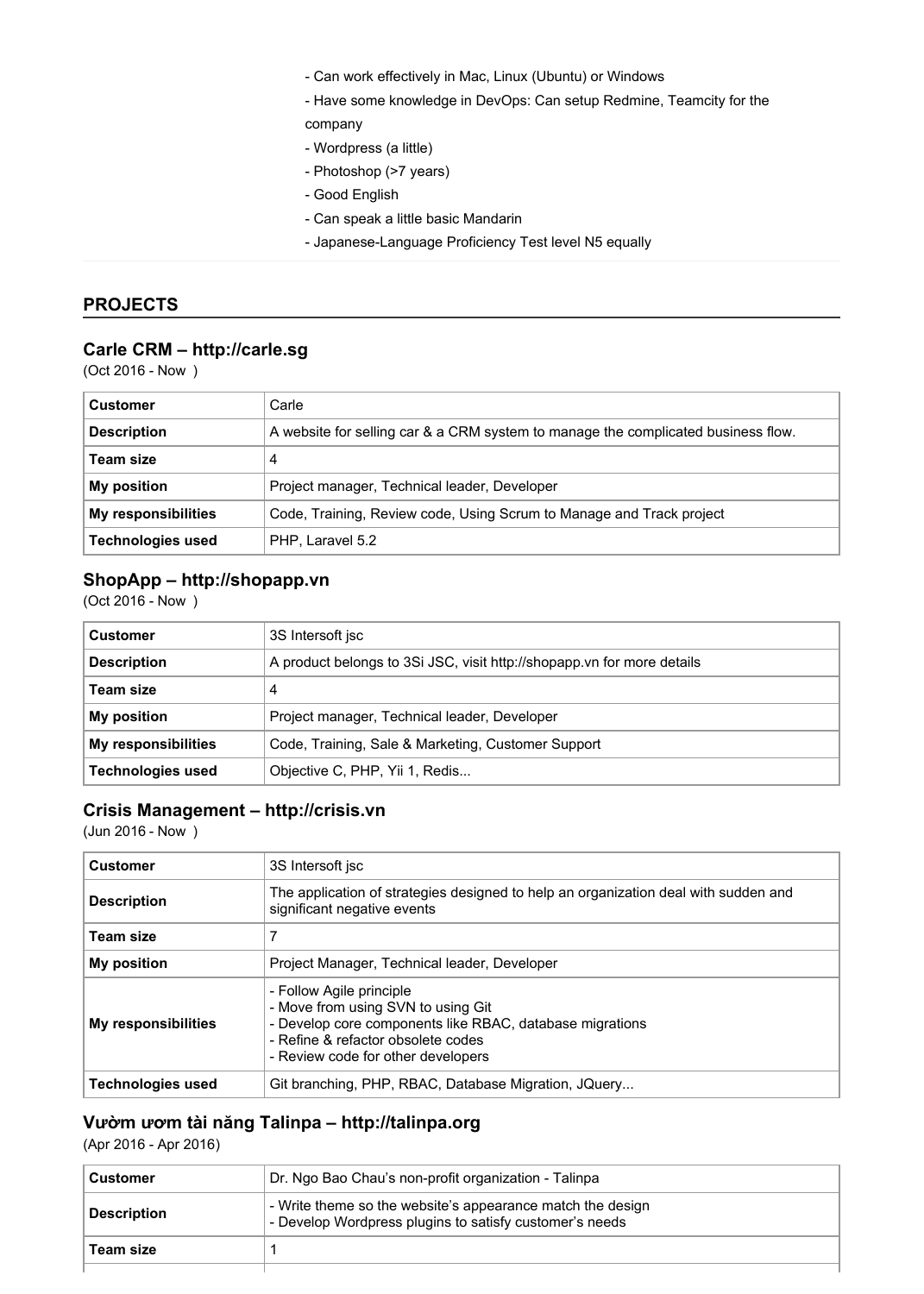| <b>My position</b>  | Developer                           |
|---------------------|-------------------------------------|
| My responsibilities | Code, requirement analyst           |
| Technologies used   | PHP, Bootstrap 3, Jquery, Wordpress |

#### **AngularJS 2 framework**

(Dec 2015 - Feb 2016)

| <b>Customer</b>            | <b>FSoft - FPT Software</b>                                                                                                                                                                                                                                                                                                                                                                                                              |
|----------------------------|------------------------------------------------------------------------------------------------------------------------------------------------------------------------------------------------------------------------------------------------------------------------------------------------------------------------------------------------------------------------------------------------------------------------------------------|
| <b>Description</b>         | - Develop a FRAMEWORK and a FRONTEND in AngularJS 2.<br>- The framework must be easy to reuse and have many useful functions so the customer's<br>developer team can take it easily.<br>- AngularJS 2 is still in beta, so there are quite many changes that affects the project. We<br>must keep it up to date.<br>- AngularJS document is not covered well. I must open AngularJS core source code to<br>track and trace many problems |
| <b>Team size</b>           | 3                                                                                                                                                                                                                                                                                                                                                                                                                                        |
| <b>My position</b>         | Developer                                                                                                                                                                                                                                                                                                                                                                                                                                |
| <b>My responsibilities</b> | Code                                                                                                                                                                                                                                                                                                                                                                                                                                     |
| <b>Technologies used</b>   | HTML5, TypeScript, Angular2 beta, Bootstrap 4 beta, ECMA 6                                                                                                                                                                                                                                                                                                                                                                               |

## **Bespoke Online Store Service - http://bespokebms.vn/ (currently unavailable due to short of fund)**

(May, 2015 - Aug, 2015)

| <b>Customer</b>            | FPT University (Final project)                                                                                                                                                                                                                                                                                                                     |
|----------------------------|----------------------------------------------------------------------------------------------------------------------------------------------------------------------------------------------------------------------------------------------------------------------------------------------------------------------------------------------------|
| <b>Description</b>         | A multi-tenant system that provides a service for customers to create and manage an<br>online storefront for their business. The project consists of:<br>- A web application providing management features, storefront websites, and web service<br>for mobile app.<br>- A mobile application for store owner to monitor their store's activities. |
| <b>Team size</b>           | 5                                                                                                                                                                                                                                                                                                                                                  |
| <b>My position</b>         | Project manager, Developer                                                                                                                                                                                                                                                                                                                         |
| <b>My responsibilities</b> | Full stack developer                                                                                                                                                                                                                                                                                                                               |
| <b>Technologies used</b>   | PHP, MongoDB, SQL, Laravel, HTML, AJAX, CSS, JS, Jquery                                                                                                                                                                                                                                                                                            |

## **Online store - http://toidenkhanglinh.com/**

 $(2015 - 2015)$ 

| <b>Customer</b>            | Khang Linh Black Garlic                                                                                                                                                |
|----------------------------|------------------------------------------------------------------------------------------------------------------------------------------------------------------------|
| <b>Description</b>         | An online store for selling black garlic. The project consists of a front page for selling, and<br>an administrator page for managing and tracking store's operations. |
| Team size                  |                                                                                                                                                                        |
| <b>My position</b>         | Project manager, Developer                                                                                                                                             |
| <b>My responsibilities</b> | Full stack developer                                                                                                                                                   |
| <b>Technologies used</b>   | Laravel, MySQL, Bootstrap 3                                                                                                                                            |

#### **ADDITIONAL INFORMATION**

My Quora: https://www.quora.com/profile/Mark-Nguyen-96 My Linkedin: https://www.linkedin.com/in/dang-nguyen-4027458b/

## **CERTIFICATIONS AND AWARDS**